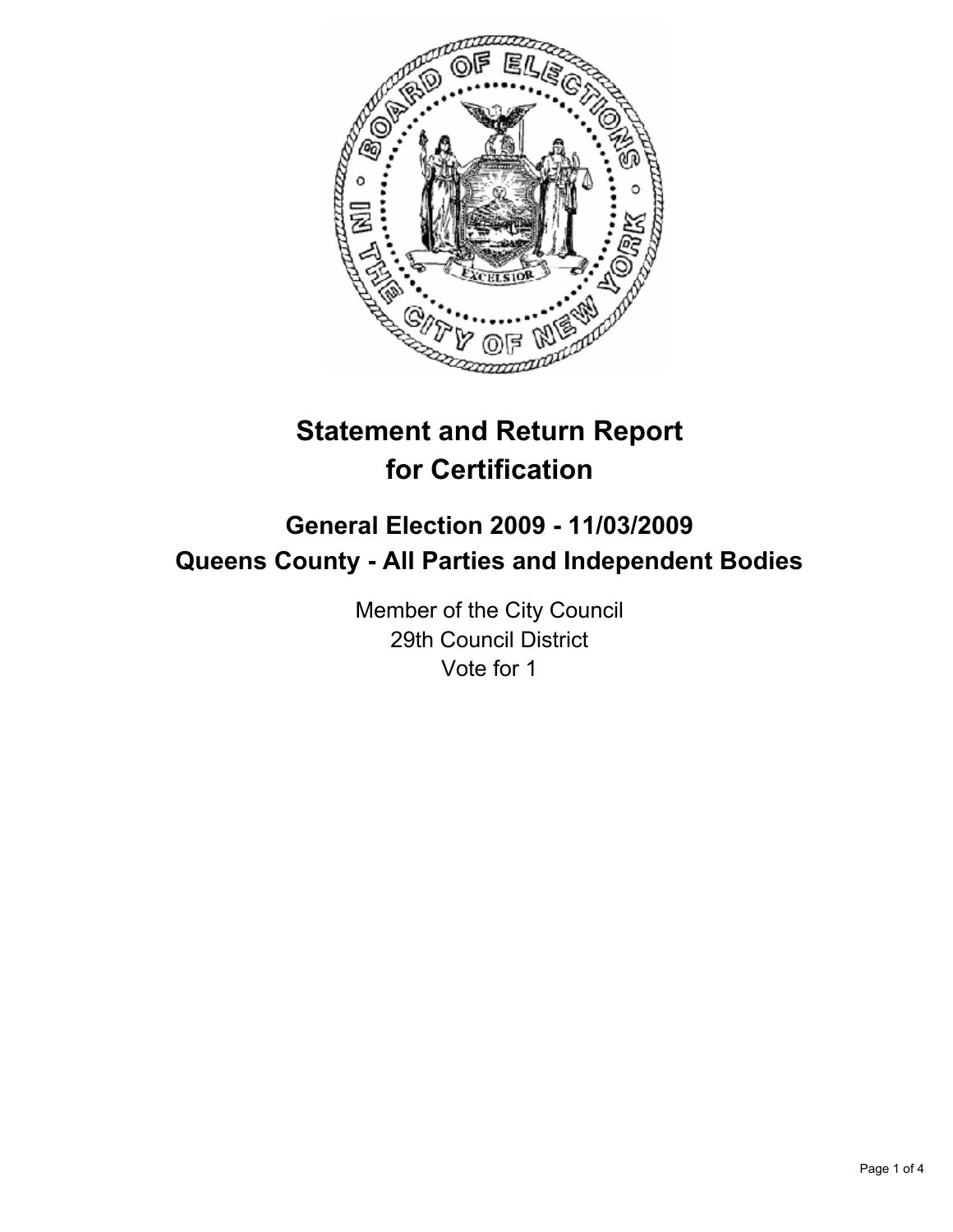

#### **Assembly District 25**

| <b>PUBLIC COUNTER</b>              | 593 |
|------------------------------------|-----|
| <b>EMERGENCY</b>                   | 0   |
| ABSENTEE/MILITARY                  | 32  |
| AFFIDAVIT                          | 10  |
| <b>Total Ballots</b>               | 635 |
| KAREN KOSLOWITZ (DEMOCRATIC)       | 320 |
| BARTHOLOMEW F BRUNO (REPUBLICAN)   | 54  |
| KAREN KOSLOWITZ (INDEPENDENCE)     | 19  |
| LYNN C SCHULMAN (WORKING FAMILIES) | 27  |
| MALQULADES CAGARIN (WRITE-IN)      |     |
| <b>Total Votes</b>                 | 421 |
| Unrecorded                         | 214 |

**Assembly District 27**

| <b>PUBLIC COUNTER</b>              | 4,061 |
|------------------------------------|-------|
| <b>EMERGENCY</b>                   | 23    |
| ABSENTEE/MILITARY                  | 95    |
| AFFIDAVIT                          | 43    |
| <b>Total Ballots</b>               | 4,222 |
| KAREN KOSLOWITZ (DEMOCRATIC)       | 2.042 |
| BARTHOLOMEW F BRUNO (REPUBLICAN)   | 584   |
| KAREN KOSLOWITZ (INDEPENDENCE)     | 274   |
| LYNN C SCHULMAN (WORKING FAMILIES) | 427   |
| <b>Total Votes</b>                 | 3,327 |
| Unrecorded                         | 895   |

### **Assembly District 28**

| <b>PUBLIC COUNTER</b>              | 16,455 |
|------------------------------------|--------|
| <b>EMERGENCY</b>                   | 58     |
| ABSENTEE/MILITARY                  | 553    |
| <b>AFFIDAVIT</b>                   | 129    |
| <b>Total Ballots</b>               | 17,195 |
| KAREN KOSLOWITZ (DEMOCRATIC)       | 8,087  |
| BARTHOLOMEW F BRUNO (REPUBLICAN)   | 2,970  |
| KAREN KOSLOWITZ (INDEPENDENCE)     | 939    |
| LYNN C SCHULMAN (WORKING FAMILIES) | 2,282  |
| <b>BRIKALAS MARCUS (WRITE-IN)</b>  |        |
| LYNN C SCHULMAN (WRITE-IN)         |        |
| MICKEY MOUSE (WRITE-IN)            | 1      |
| THOMAS MGMEBENE (WRITE-IN)         | 1      |
| <b>Total Votes</b>                 | 14,282 |
| Unrecorded                         | 2,913  |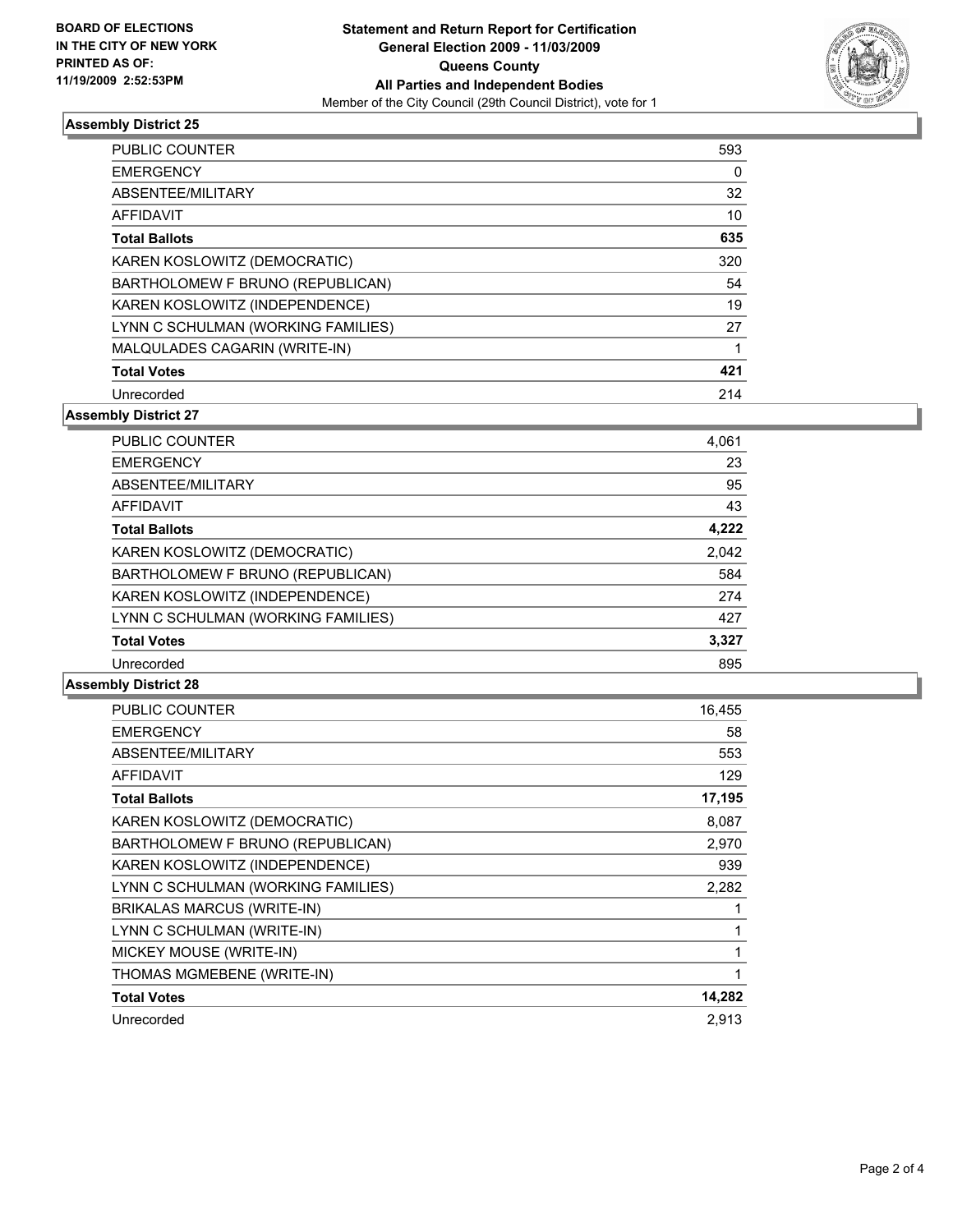

#### **Assembly District 30**

| 474 |
|-----|
| 0   |
| 4   |
| 3   |
| 481 |
| 200 |
| 116 |
| 16  |
| 28  |
| 360 |
| 121 |
|     |

#### **Assembly District 35**

| <b>PUBLIC COUNTER</b>              | 781 |
|------------------------------------|-----|
| <b>EMERGENCY</b>                   | 0   |
| ABSENTEE/MILITARY                  | 12  |
| AFFIDAVIT                          | 4   |
| <b>Total Ballots</b>               | 797 |
| KAREN KOSLOWITZ (DEMOCRATIC)       | 325 |
| BARTHOLOMEW F BRUNO (REPUBLICAN)   | 154 |
| KAREN KOSLOWITZ (INDEPENDENCE)     | 39  |
| LYNN C SCHULMAN (WORKING FAMILIES) | 63  |
| <b>Total Votes</b>                 | 581 |
| Unrecorded                         | 216 |